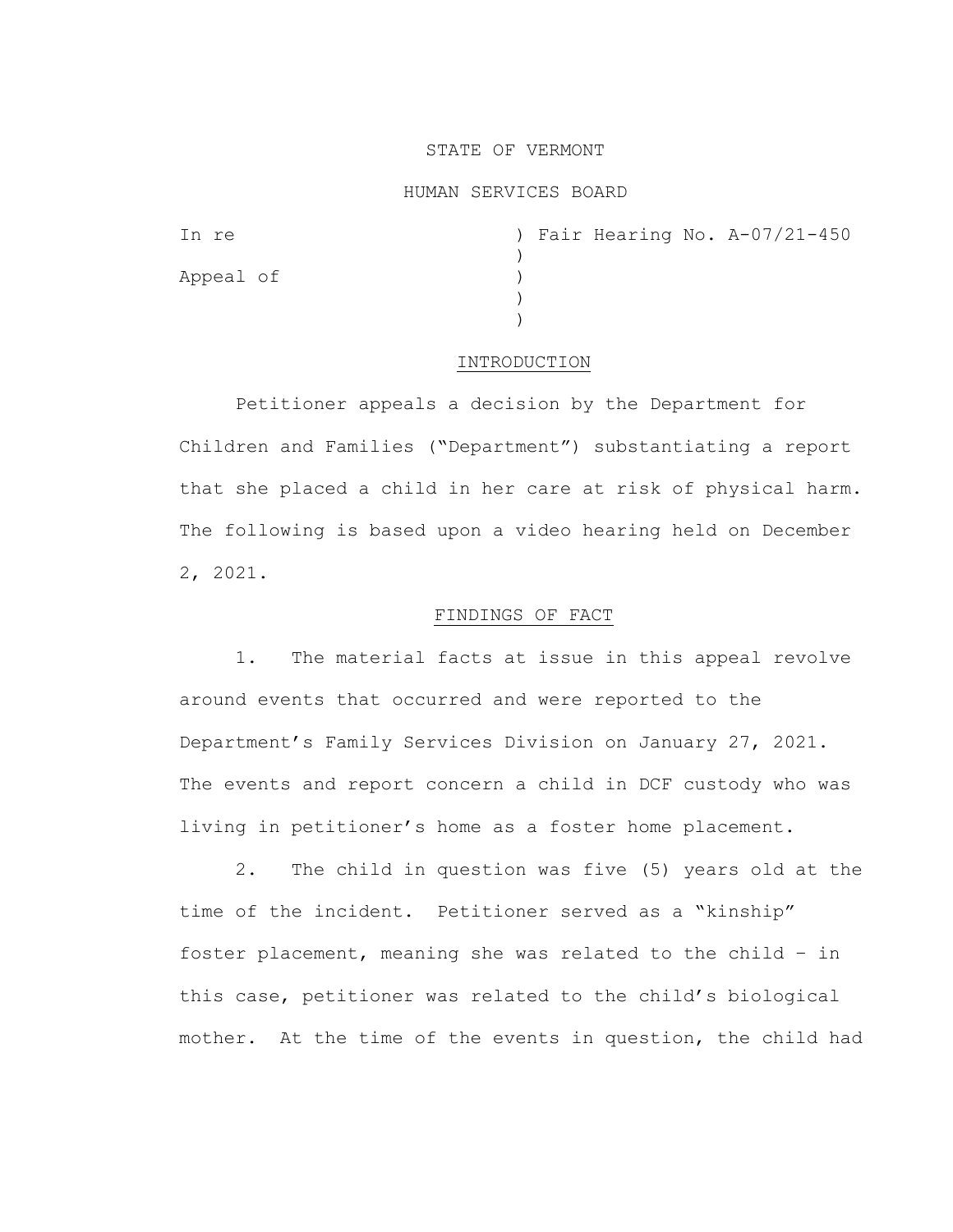been placed in petitioner's home for approximately one (1) year.

3. In conjunction with becoming a foster home provider for the child, petitioner signed a "Vermont DCF-Family Services Caregiver Responsibilities" form dated March 25, 2020. One of the stated purposes of the form is "to assess the unique caregiving responsibilities required to support the safety and well-being needs of a specific child, over time." The form included the following information about the child:

a. "[Petitioner] has developed a highly structured routine for [the child] that is being carried out across environments. [The child] requires constant supervision and attention to maintain safety...[The child's] behaviors including [sic] hitting, biting, kicking, spitting, yelling, swearing, property destruction, bolting, soiling/wetting, and setting things on fire. [Petitioner] has needed to safety-proof her home, particularly due to his fire-setting behavior. [Petitioner] has put alarms on his bedroom door because he has left his room and become destructive at nighttime. [Petitioner] has developed a number of strategies that she implements when [the child] is escalated in addition to a positive/reward system."

b. "Due to [the child's] challenging and unsafe behaviors, [petitioner] is providing 1-1 supervision and instruction to him when in the community and engaged in activities with peers."

c. "[The child] has experienced multiple forms of abuse, neglect, and has lived with various caregivers throughout his life. [The child] displays significant behavioral and emotional difficulties. [Petitioner] has implemented an intensive routine and behavioral plan in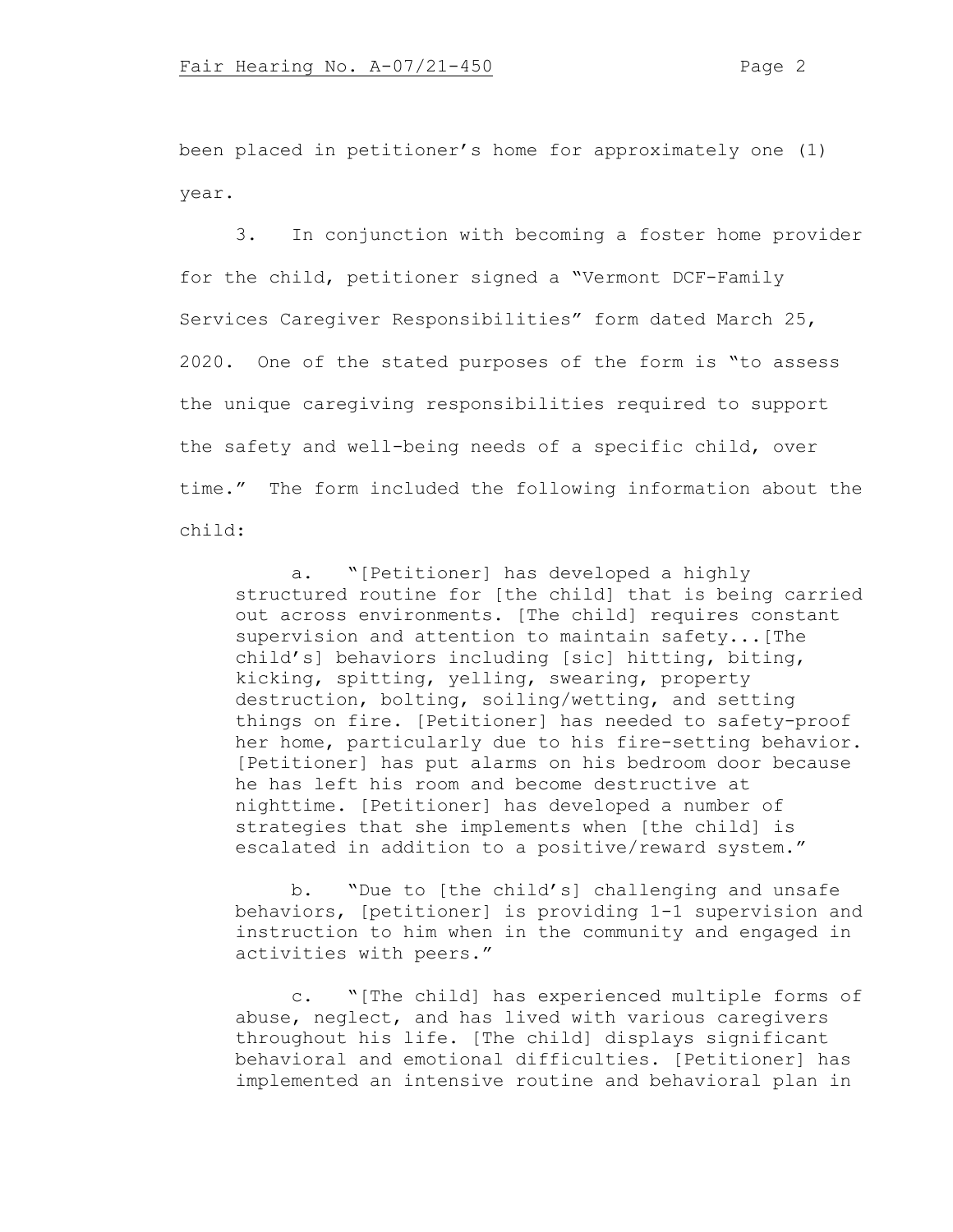her home and his childcare to assist him in managing his day to day expectations."

4. Due to the child's many behavioral and emotional challenges, petitioner was paid an enhanced rate for providing a foster home. This is only relevant to the extent it supports the Department's assertion that the child required a heightened level of constant supervision.

5. On the date in question, January 27, 2021, petitioner was returning home with the child and her daughter, after picking the child up from a visit with his biological mother. Petitioner's mother was home when they arrived, sometime in the evening.

6. At some point in time, petitioner realized that the child was not in the home. The period between when the child left the home and when petitioner called the authorities to report him missing is at the heart of the dispute here. However, there is no dispute that the child was seen on a surveillance video tape (reviewed after the incident) leaving the home at 6:39 pm and that petitioner called law enforcement and the Department's Family Services Division around 8 p.m., a period of around 80 minutes.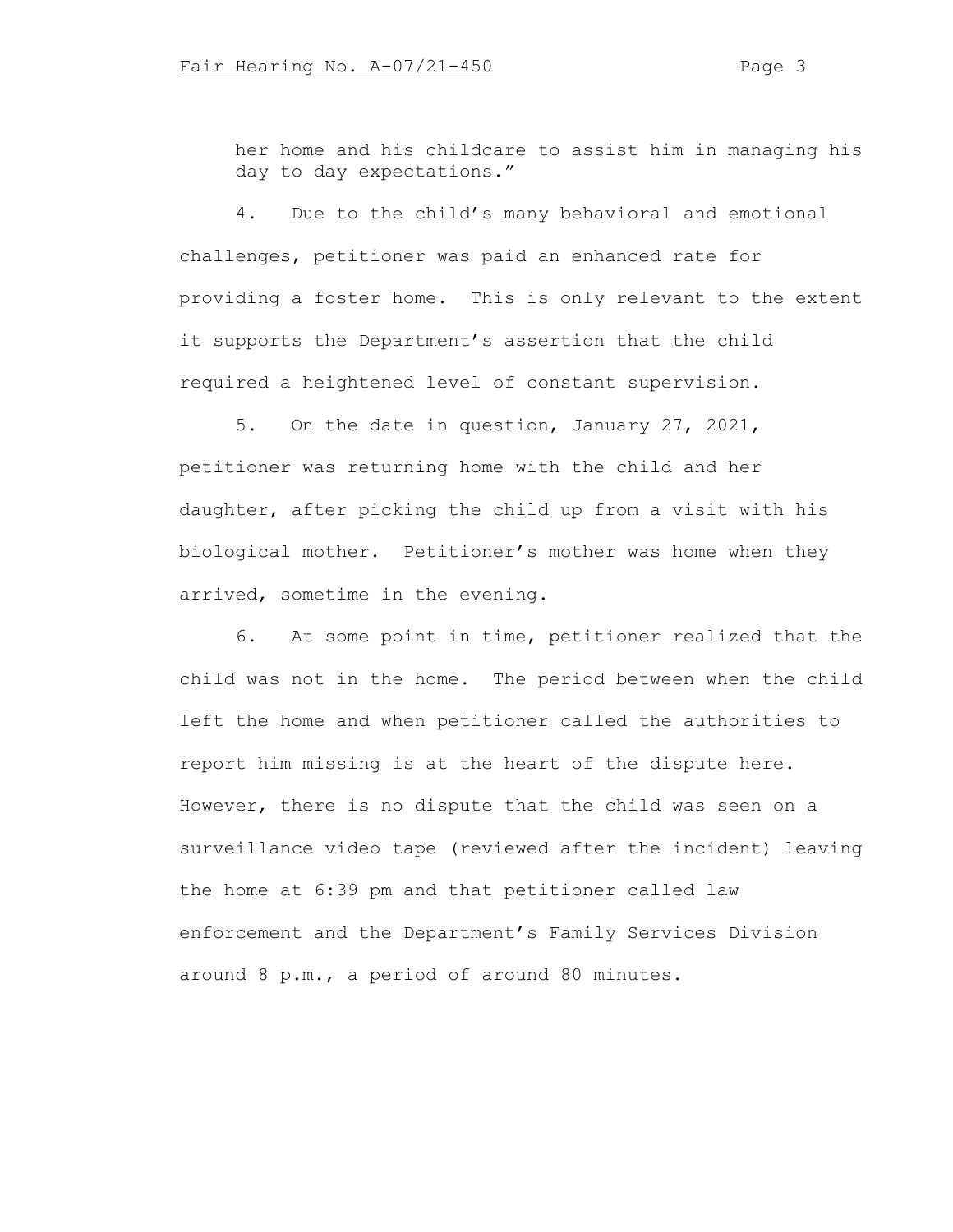7. The following facts are determined with respect to the child's whereabouts after leaving petitioner's home unnoticed:

> a. At some point after 6:39 pm, the child was seen by a passing motorist, who was driving west towards and just outside the town center of Alburgh, Vermont. The child was walking on the other side of Route 2, going in the opposite direction. Credible testimony established this was approximately .7 of a mile from petitioner's home and was near an intersection where Route 2 curves sharply. The speed limit of this section of Route 2 transitions from 35 to 40 miles per hour. b. The motorist provided credible testimony at hearing. When he saw the child walking on the side of the road, he stopped out of concern for the child's welfare. Although he does not recall the specific time he stopped, at that time (he has since moved out of Vermont) he was normally driving to work on that section of the road between 6:30 pm and 7 pm. He also saw an older adult male walking in the other direction, and before approaching the child, the motorist asked the adult male whether he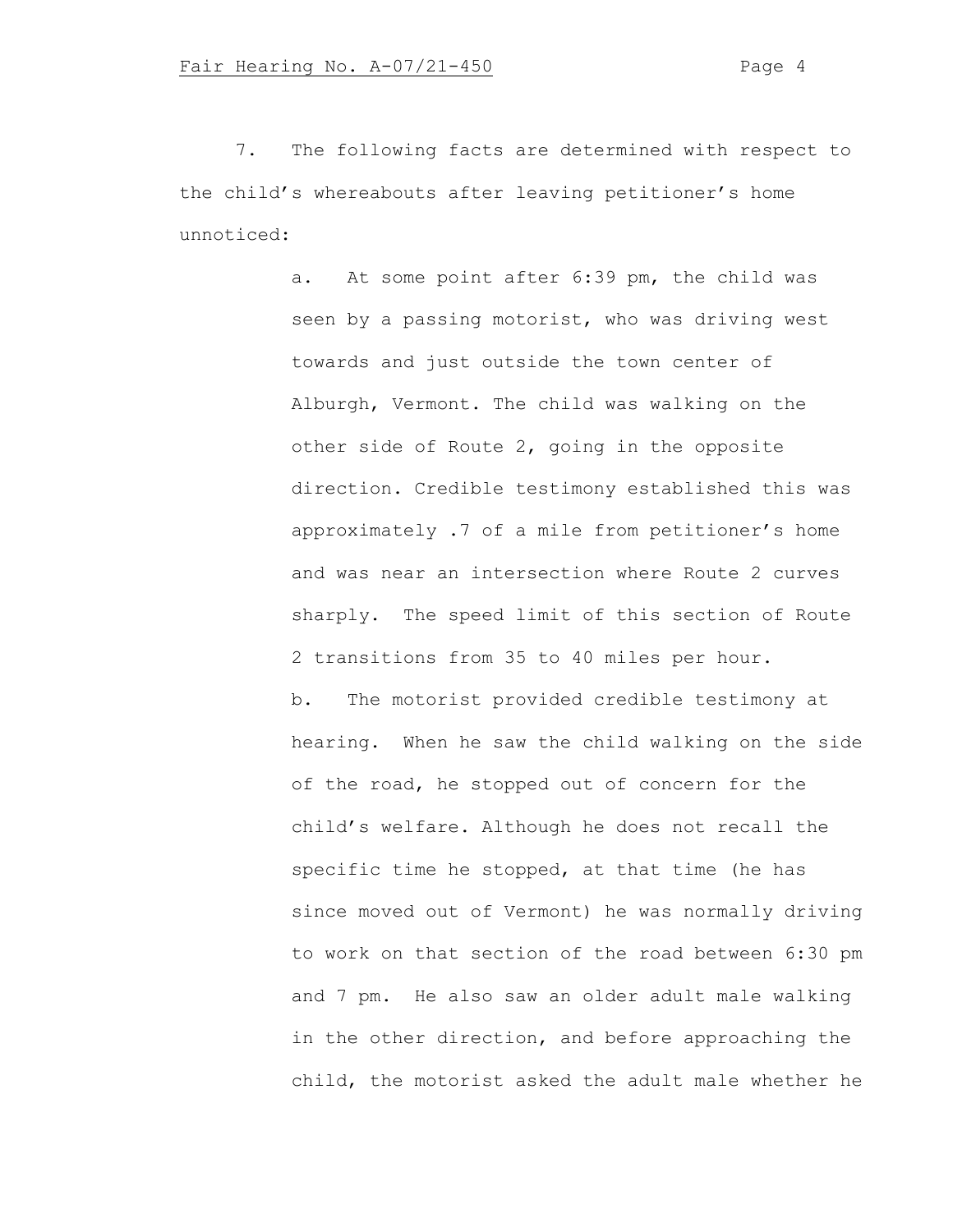knew the child (the adult male indicated he did not know the child).

c. The motorist then approached the child and asked him if he needed any help. Although the child was wearing boots, pants, a jacket, and a hat, the motorist noticed that the child's lips were purplish and almost blue. Because the child could not reasonably explain why he was walking on the side of a relatively busy section of Route 2 during the middle of the winter, the motorist invited the child to get in his vehicle, which the child agreed to do.

d. The motorist then drove approximately 1 to 1.5 miles on Route 2 east, stopping at a market and gas station, where he purchased the child something to drink and then called 9-1-1 at around 7:10 pm. e. Two (2) police officers with the Grand Isle County Sherriff's Department arrived at the gas station and interviewed the child as well as the motorist. They remained with the child in the vicinity of the gas station while trying to ascertain the child's identity and living circumstances. In the officer's (credible) view,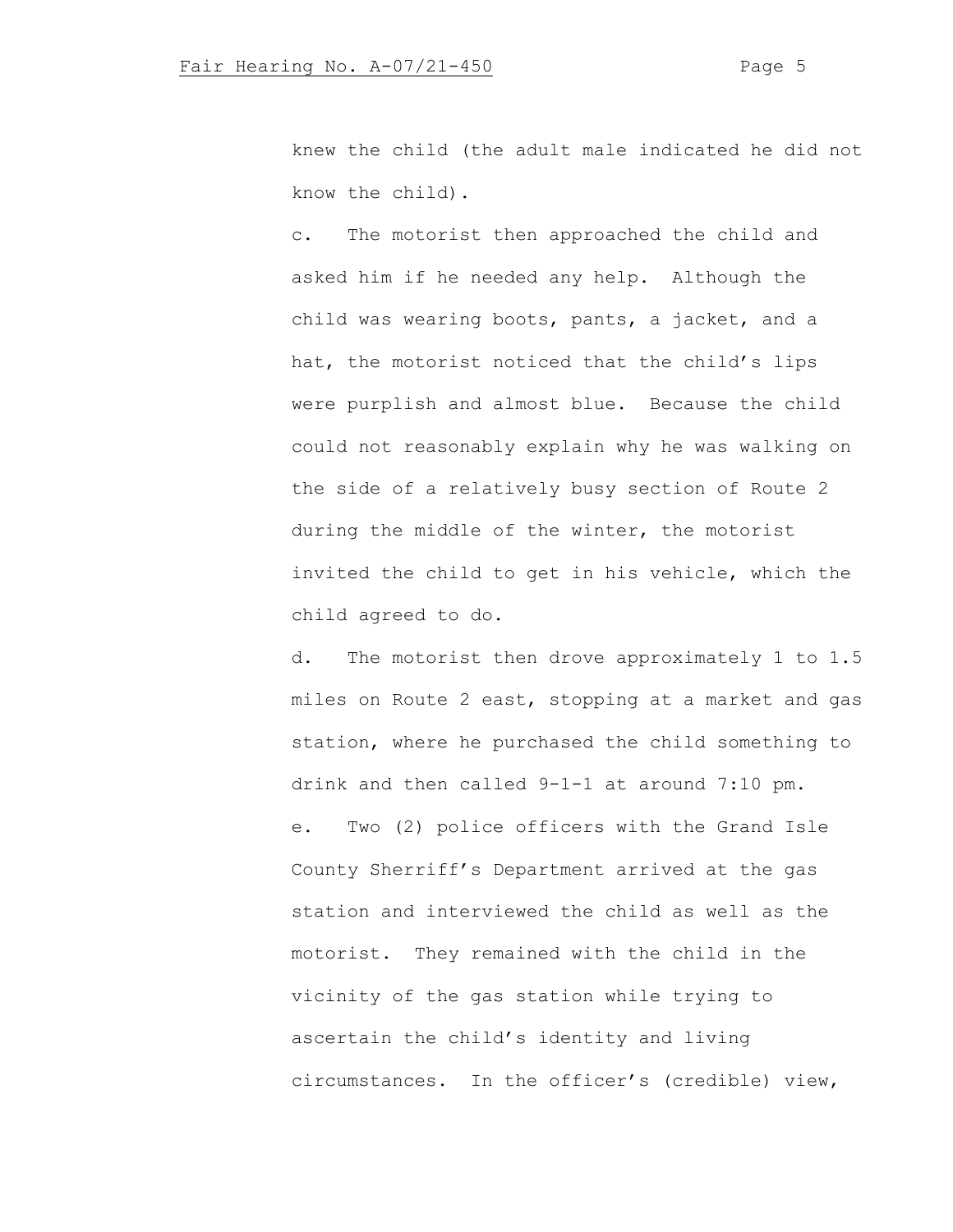anyone passing by would have noticed the police cruisers and flashing lights, and no one approached them looking for the child during the approximately 30 minutes they were at that location.

f. Eventually, because petitioner contacted law enforcement at around 8 pm, the police officers made the connection between the child and petitioner, and they brought the child back to petitioner's home.

g. When they brought the child to petitioner, one of the officers (who testified at hearing) credibly described petitioner as appearing "nonchalant" about the incident. Petitioner informed the officer that it was not uncommon for the child to disappear from the home. Petitioner further indicated that she had attempted to track and find the child using cell phone location services and when she could not find him, they started "walking out, driving out" into the community to find him.

h. Following this interaction, the officer reported the incident to the Department's Family Services Division and an investigation ensued,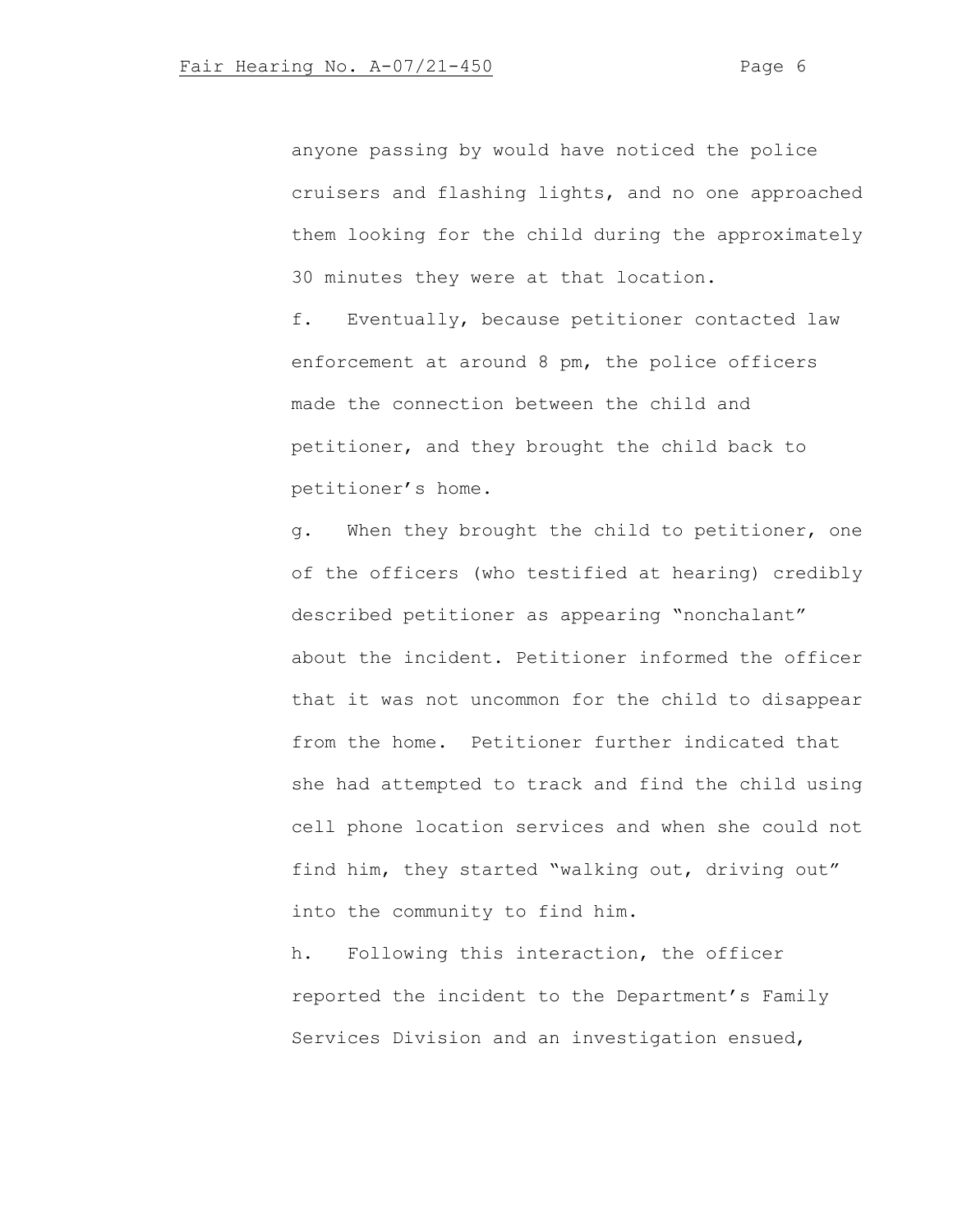ultimately leading to petitioner's substantiation for risk of harm (physical).

8. The Department's investigator testified at hearing. Her investigation, which commenced on January 28, 2021, included an interview of the two police officers involved, the motorist, petitioner's mother, the child, and petitioner. The investigator made a site visit in the area where the motorist picked the child up and made a site visit to petitioner's home (when she also interviewed petitioner). During the interview of petitioner, petitioner agreed – after she and the investigator reviewed surveillance video at the home – that the child had left the home at 6:39 pm. Petitioner stated further that she initially believed that the child may have taken her daughter's cell phone and that they tried to locate the phone to potentially find the child.

9. During her site visit to petitioner's home, the Department's investigator noted the snowy conditions around the home. The investigator later checked the temperature in the area on the previous day (26 degrees F). There is no dispute that the outside conditions were wintry and cold during the relevant time period.

10. The testimony of the Department's investigator is deemed credible, and the above description of her testimony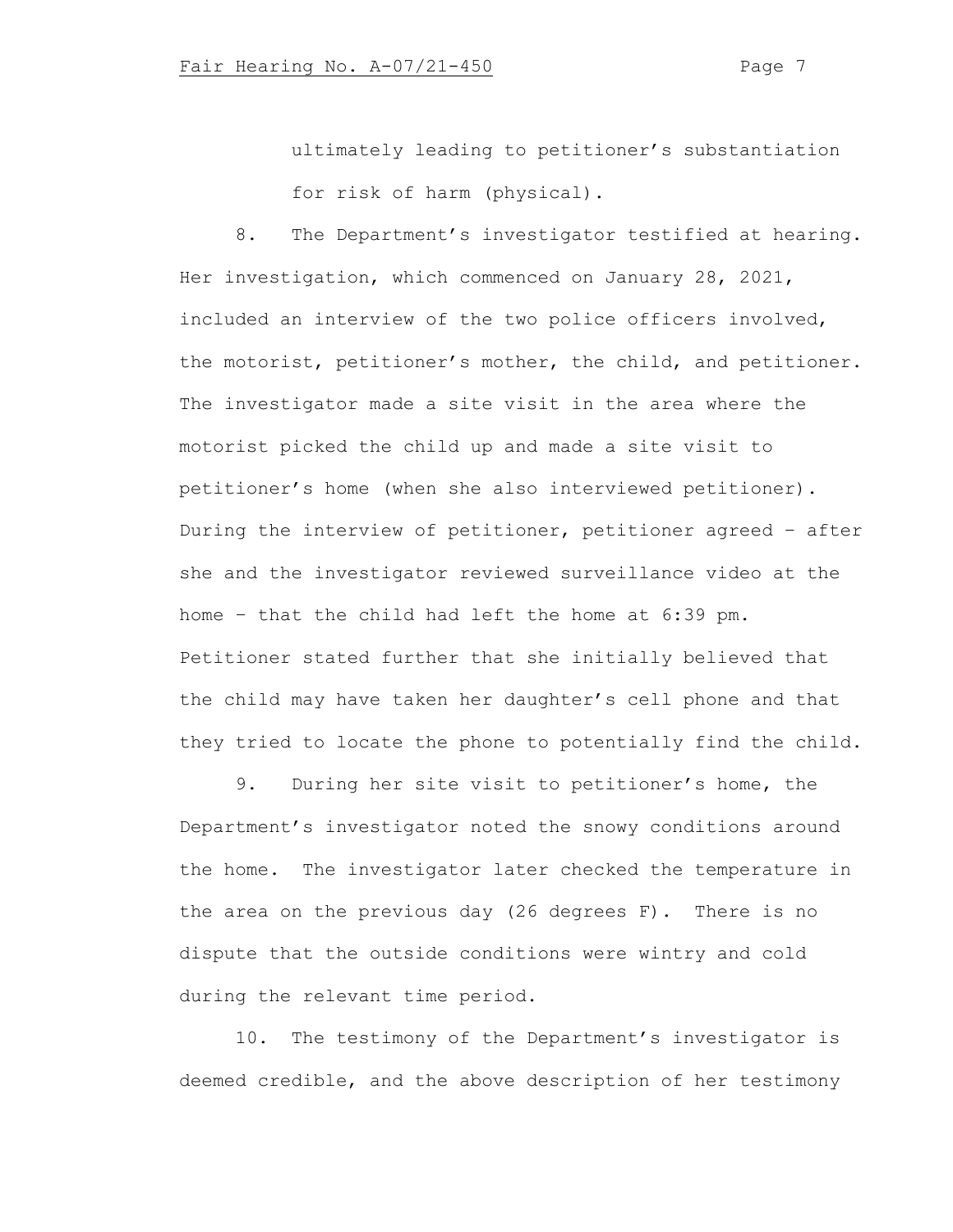is adopted as fact - as to the course of the investigation, along with her direct observations as well as the statements made to her by petitioner.

11. The Department's investigation determined that petitioner's conduct had placed the child at a physical risk of harm based on two independent policies/criteria: one, that petitioner's conduct amounted to a "single egregious act" which resulted in the risk of harm, and two, petitioner failed to provide supervision or care "appropriate for the child's age and development" resulting in a risk of harm.<sup>1</sup> In the Department's view (as explained by the investigator) petitioner should have alerted the authorities immediately as to the child's disappearance, given his age and behavioralemotional issues, as well as the outdoor weather conditions. This, coupled with the Department's view that petitioner failed to adequately supervise the child by allowing him to leave the home unnoticed, forms the basis of the Department's substantiation.

12. In addition, and also in relation to the Department's substantiation determination, the Department viewed petitioner as having a heightened duty of supervision

<span id="page-7-0"></span> $1$  These criteria are both included in Vermont's "Abuse of Children" statute, *see* 33 V.S.A. § 4912(14), further discussed below.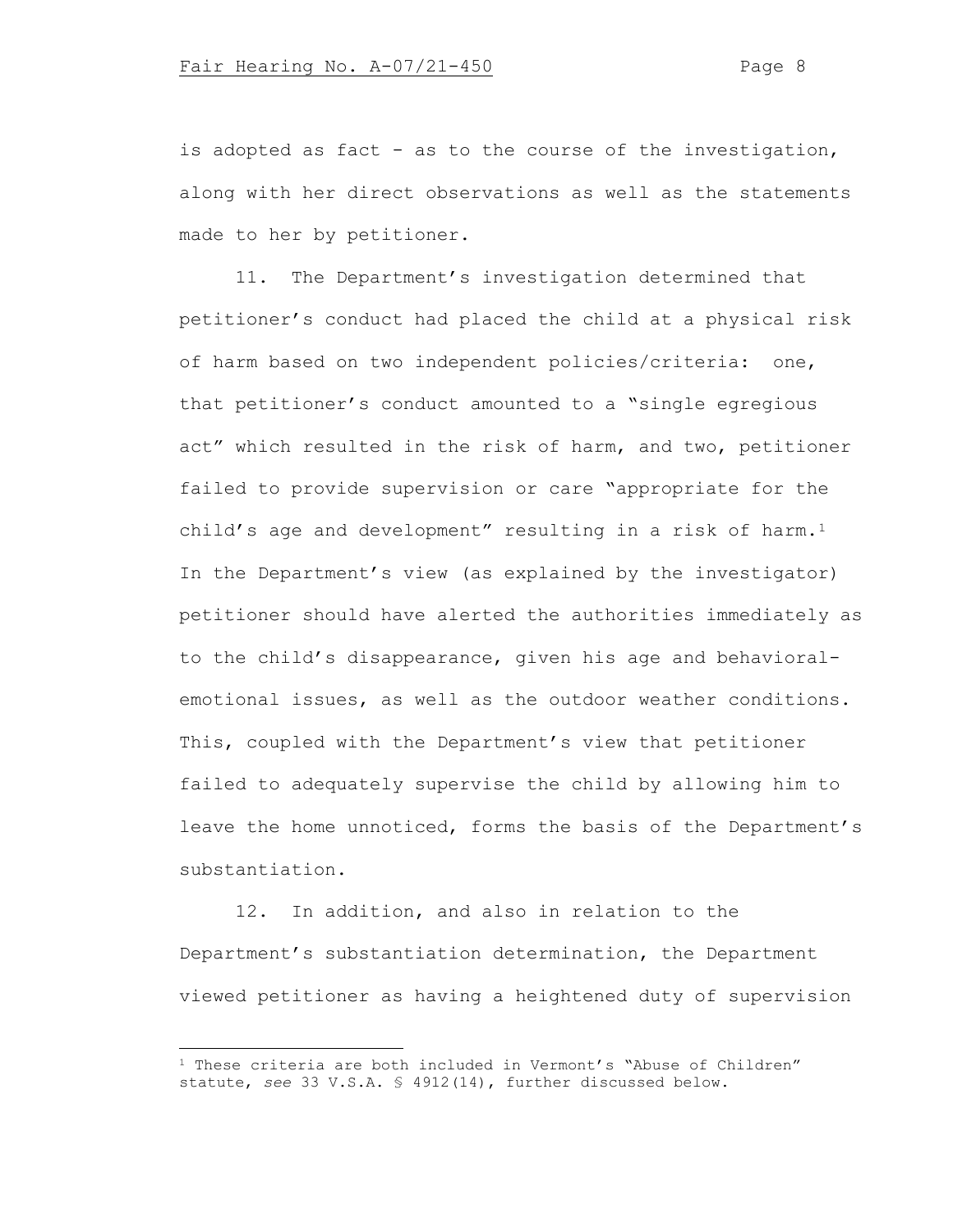and care towards the child, especially given his risk of "bolting," engaging in self-harm, and engaging in behavior (i.e. fire-setting) that was a risk to others. As a point of fact, petitioner's care arrangement for the child with the Department's Family Services Division called for highly structured supervision of the child and the allegations against petitioner here would contravene the requirements of that arrangement. Although the Department indicated the petitioner's heightened obligation of supervision was not required to substantiate her for risk of harm – in this case the Department considered this as a factor in the substantiation.

13. Petitioner testified at hearing and also provided a written statement that she had been sent to the Department's Family Service's Division on January 27, 2021, just following the incident. Petitioner's statement was emailed to the Family Services Division and contained the following explanation (inadmissible portions not included):

[Child's name] ran away tonight. As soon as we got home, he somehow slipped out the front door. We searched frantically, inside, outside...He's never left the property before and never thought he would at night because hes [sic] so afraid of nighttime. I also thought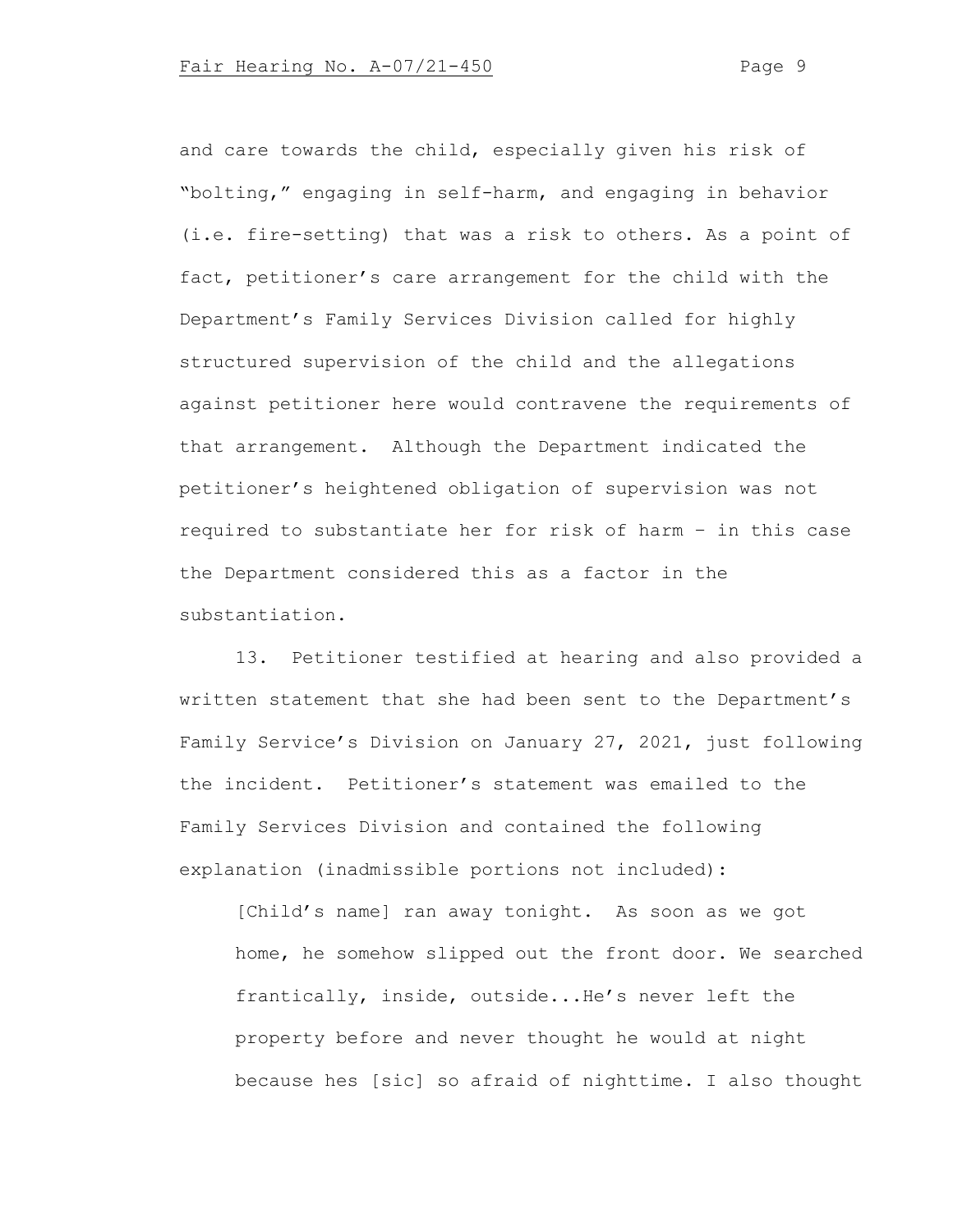he had stolen my daughter's cell phone and we were tracking the phone through the app and it was jumping around the property, from the back yard to the front to the neighbors [sic] house...and then I found her cell phone in the car...and must be our wifi service is just so poor that it couldn't properly track the phone. [O]nce I found the phone, I went into a straight panic attack and called 911 because he had never disappeared before...I can only do so much and [the child] is so sneaky, the level of concern I have for his safety has reached a new level...He's worked through an extreme amount of challenging behaviors, but running away, in the night time, on main roads ?? ...my heart may not be capable of going through this again, it was terrifying.

14. Petitioner's testimony at hearing is summarized as follows. Petitioner knew the child and his biological parents before he came into her care, and she expressed a deep concern for and emotional connection to the child. When the child first came into her care, she witnessed him engage in acts of self-harm, aggression, fire-setting, and other unsafe behaviors. The child, in petitioner's view, started to "grow out" of these behaviors during the time he lived with her (about one (1) year), and she saw this as a positive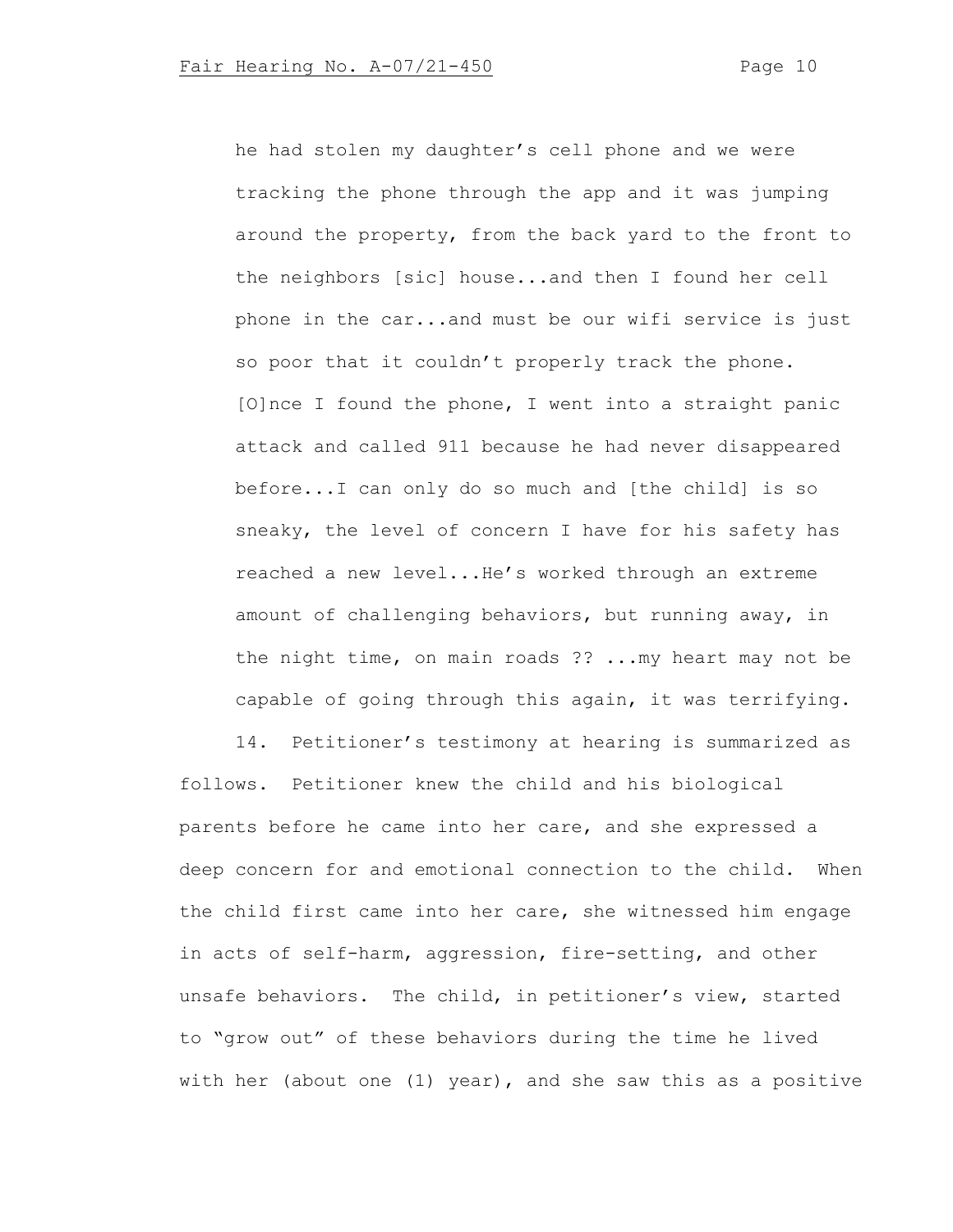outgrowth of building a strong relationship with him. However, petitioner also indicated that she had seen the child be "easily triggered" into aggressive behavior. Petitioner had alarms on the child's room – because of his many behavioral issues affecting his and others' safety - as well as a surveillance camera in the home.

15. On the day of the events at issue, the child had a visit with his biological mother and petitioner had just picked him up from that visit when she (along with her daughter) returned home. Petitioner, her daughter and the child all went into the home when they arrived. As noted above, video evidence established that the child left the home at 6:39 pm. While it is not entirely clear when petitioner realized the child was no longer in the home, she testified at hearing that she initially went outside to see if she could find her daughter's phone (which was missing) and then, when they could not locate the phone, she searched the home "up and down" for him, believing that he might have taken her daughter's phone and was hiding with it. Petitioner stated that it was "not uncommon" for the child to take someone else's phone to try to contact his mother. Petitioner indicated that the search of her home took approximately 20 minutes.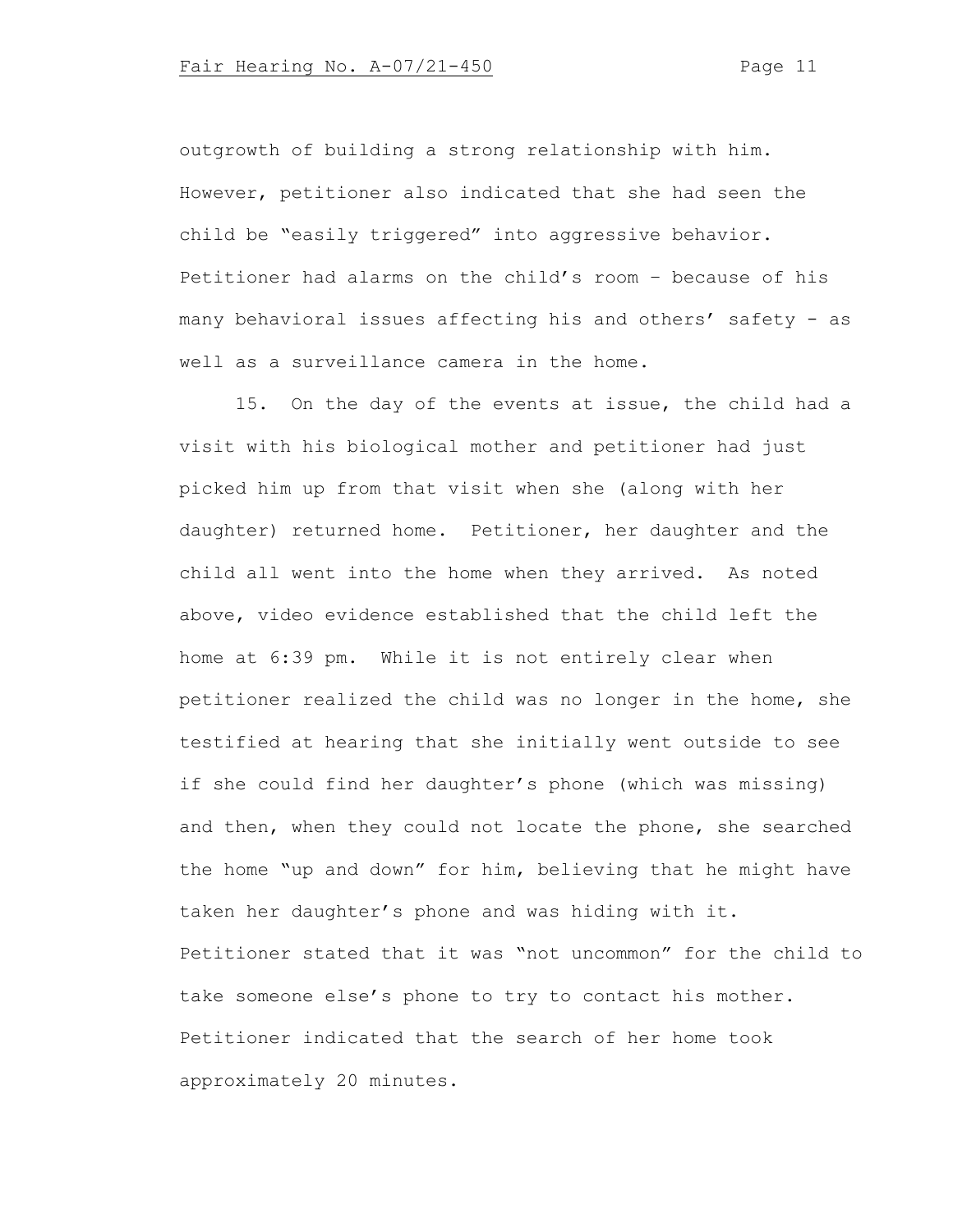16. Petitioner then decided to see if she could locate the child by tracking her daughter's phone using GPS. She indicated that she pulled a program up on a laptop ("find my iPhone") to track the phone, and saw it represented by a dot "moving slowly around the house, backyard, around the pool, to the neighbors." Petitioner characterized her response to this discovery as "I got him" and that she was "not too concerned." When petitioner initially testified about this, she did not mention that she ever went outside to track the phone. It was only on cross-examination that she responded – adamantly – that she and her daughter "followed" the dot all around the back of their property – which was about an acre in area, with a backyard, pool, trampoline, and garage using the laptop. Petitioner also testified that the child was terrified of the dark and had never left her home by himself at night (by the time of the events in question, it was well past sunset).

17. If it is presumed (in petitioner's favor, to an extent) that she discovered the child missing shortly after he left the home, then she would have ended her search of the home, and began tracking the phone, around 7 pm. Petitioner testified that when the child had still not appeared anywhere, she "thought to check the car" again for her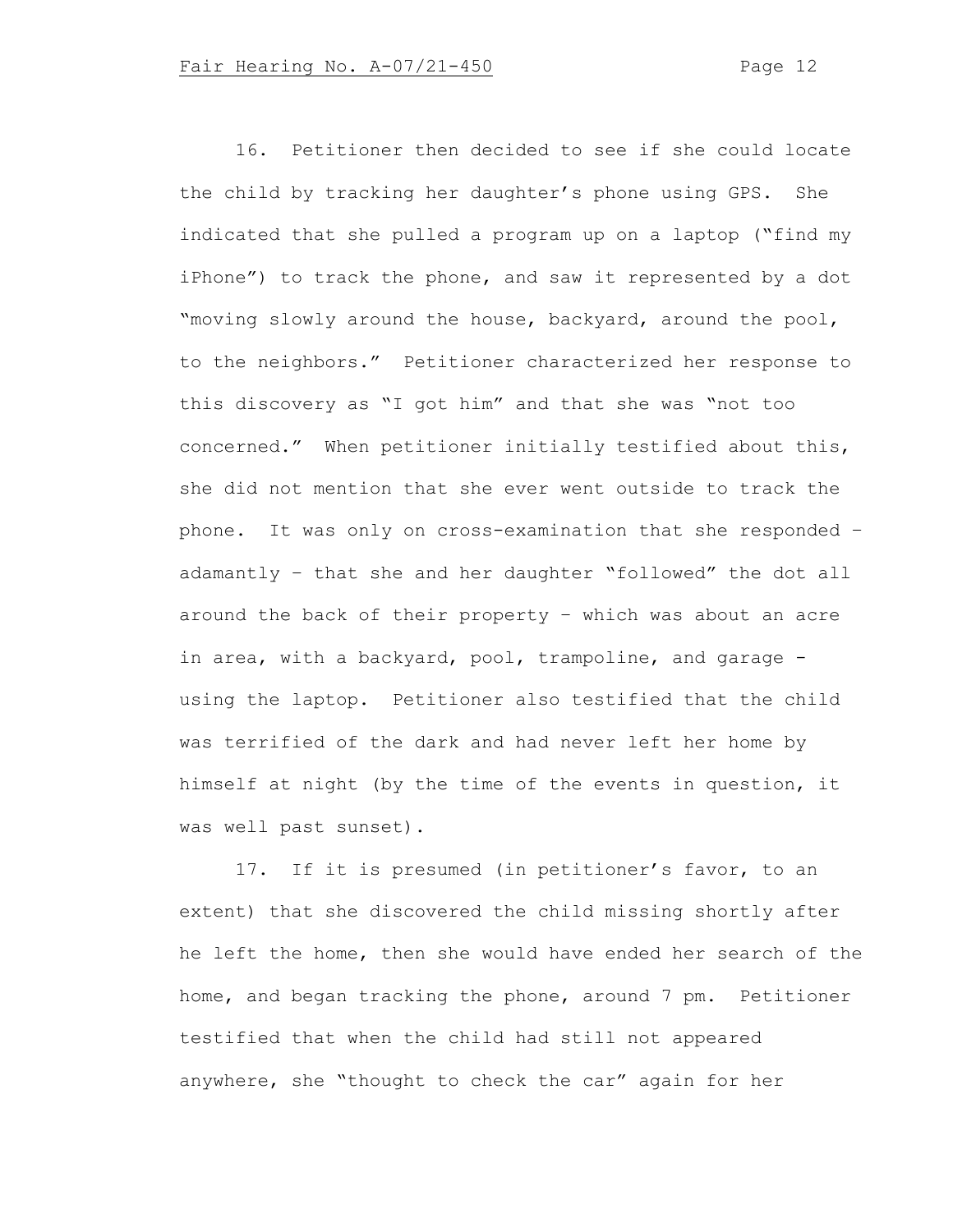daughter's phone and found it "in a crevice under the seat." At that point, petitioner indicated she "lost her stomach" and called 9-1-1 as well as Family Services. Petitioner called the authorities at 8 pm. When the police arrived with the child, she asserts she was "still in a panic" and when asked whether she was "nonchalant" as described by the officer who brought the child home, petitioner testified that she felt like she was "screaming on the outside" and "couldn't breathe."

18. Although petitioner's testimony is summarized and recited in part above, her testimony as to the events at issue does not reasonably or credibly explain why she initially failed to prevent the child from leaving her home and subsequently failed to alert the authorities during the time the child was missing. Petitioner's explanation has several inconsistencies. Petitioner indicated that the child was plagued by night terrors and never went out in the dark alone, yet when she discovered that he was outside the home at night, alone in the middle of winter, she stated she was "not too concerned." Likewise, petitioner remained unconcerned that the child could not be found after as much as 80 minutes searching for him with the (presumed) knowledge that he was outside and alone for almost all of that time.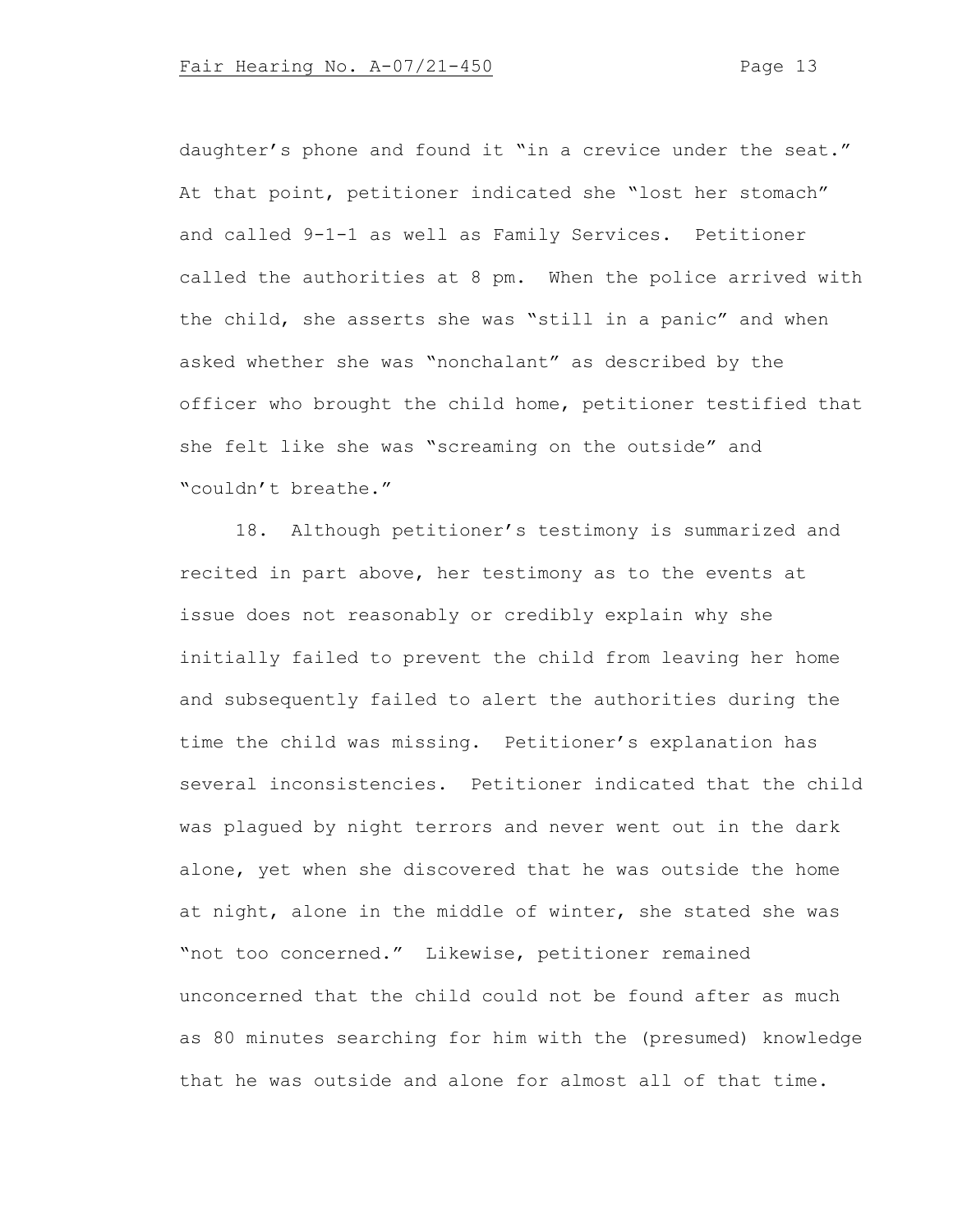In any event, petitioner did not credibly explain how it have been reasonable to refrain from calling the authorities after failing to find the child on her property after the sustained period of time that petitioner indicates she was tracking him outside her home. Petitioner's testimony that she was "screaming on the outside" and "in a panic" when the police arrived with the child is also not adopted; it is directly countered by credible testimony of the officer who brought the child home.

19. Even accepting petitioner's testimony as credible, there are two basic conclusions which must reasonably and alternatively be drawn. Either petitioner immediately discovered the child missing and commenced a search of her home for 20 minutes and then a search of her backyard for nearly an hour and took no action to alert the authorities. Alternatively, petitioner failed to realize that the child was missing for an extended period of time before looking for him. Under either scenario, petitioner failed to adequately supervise a 5-year-old child with significant emotional needs, with a propensity to "bolt," who faced serious risks to his safety without adequate supervision. Correspondingly, given the length of time the child was unaccounted for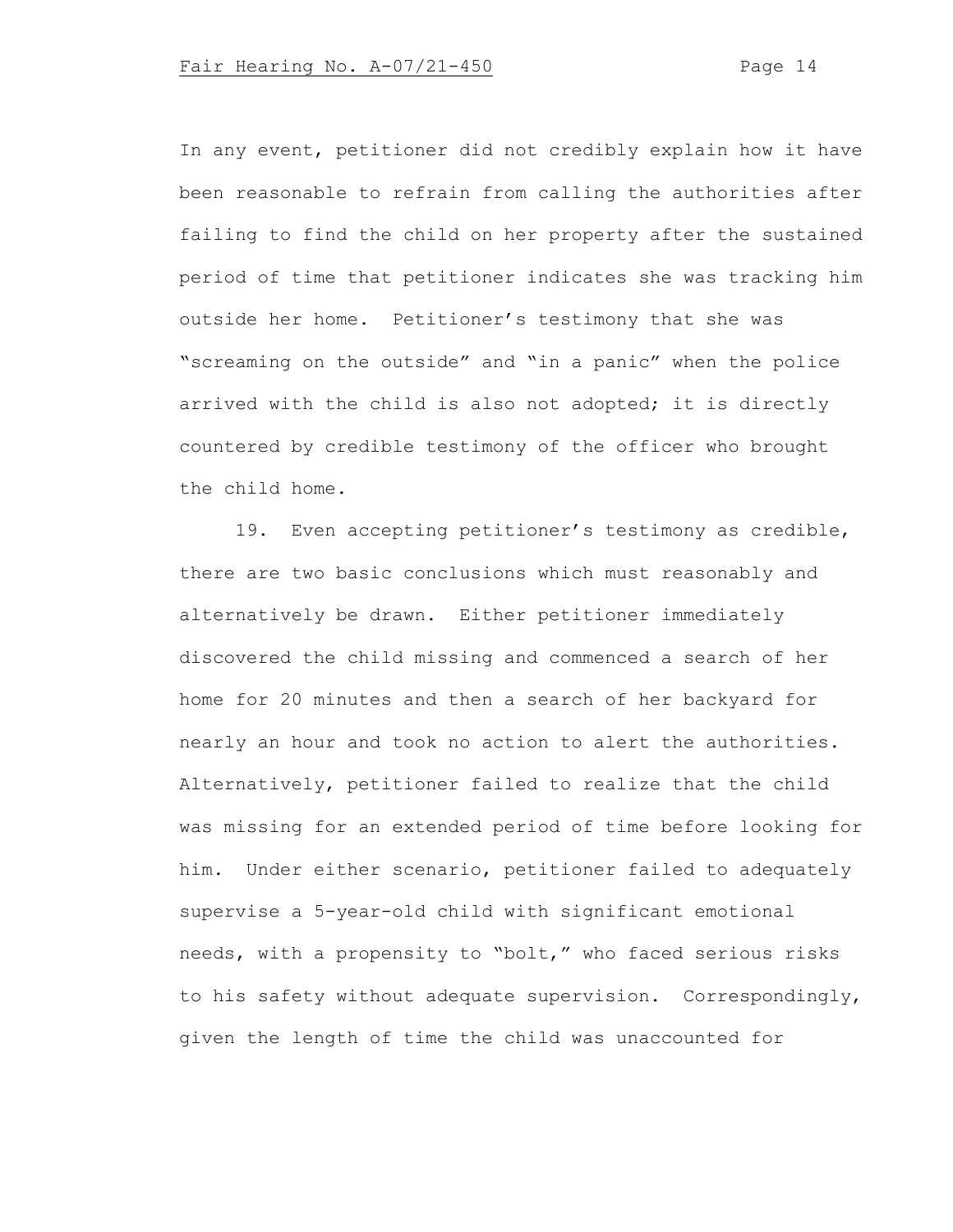without alerting the authorities, the situation here cannot reasonably be understood as "accidental."

20. There is and can be no dispute that the child was actually exposed to a significant risk of serious physical injury, or other types of risk (i.e., being picked up by a stranger with malicious intent) when he ended up wandering down a state highway at night in the wintertime and was easily convinced to enter the vehicle of a stranger (who, fortunately, wanted to assist the child). While petitioner argues that the "actual" risk to which the child was exposed is irrelevant, it is more than reasonable to find (as the Department did here) that either failing to realize a 5-yearold child with serious behavioral issues and emotionaldevelopmental needs is missing, or failing to alert the authorities when that child *is* missing for an extended period of time, when you are that child's primary caregiver, exposes the child to a significant risk of serious harm.

21. Furthermore, while not necessary to find that petitioner's conduct exposed the child to a risk of harm, the child's heightened needs and petitioner's heightened responsibility of supervision of the child, makes petitioner's conduct under these circumstances egregious.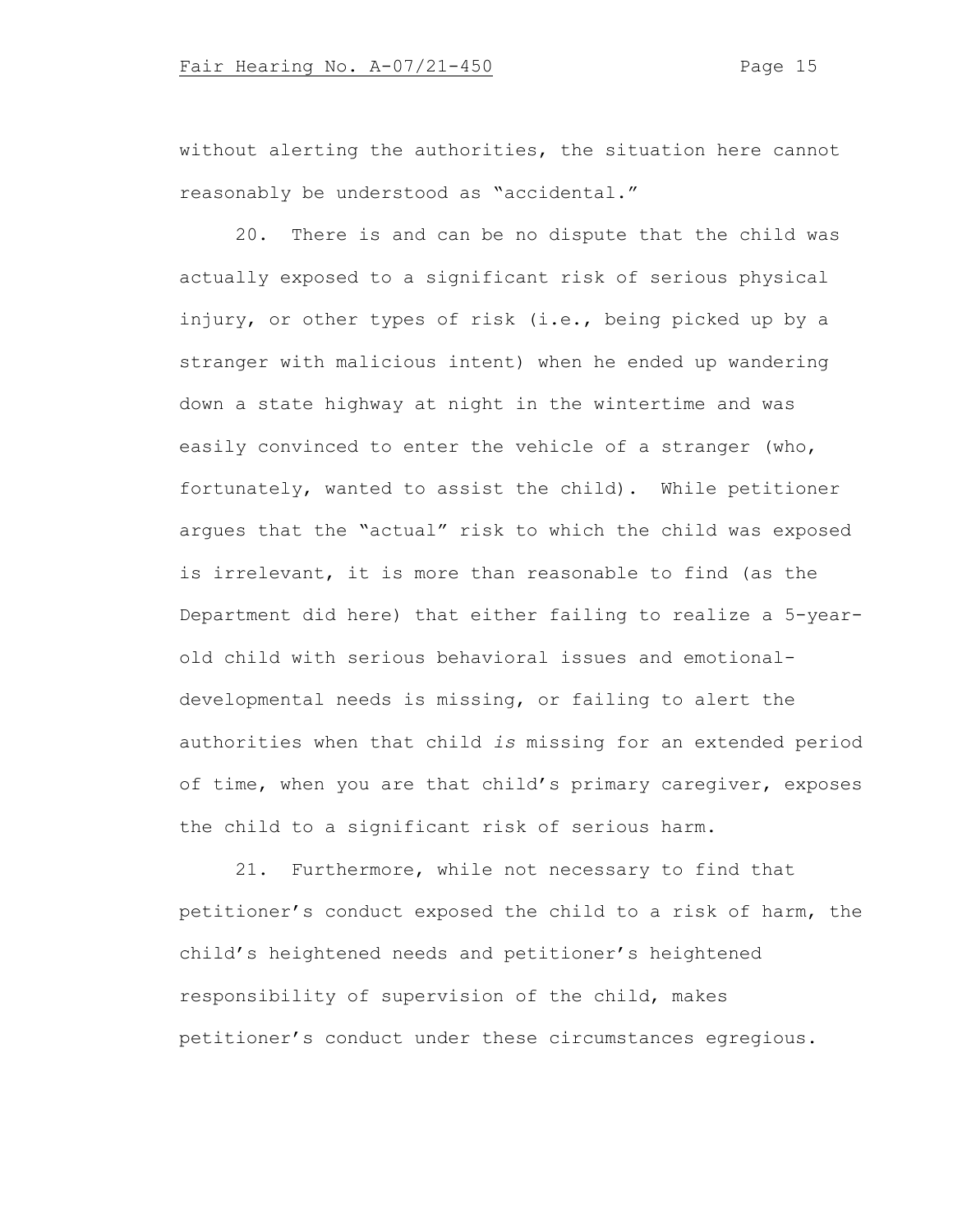### ORDER

The decision of the Department substantiating the petitioner for risk of physical harm is affirmed.

## REASONS

The Department is required by statute to investigate reports of child abuse and to maintain a registry of all investigations unless the reported facts are unsubstantiated. 33 V.S.A. §§ 4914, 4915, and 4916. The statute provides an administrative review process for individuals challenging their placement on the registry. 33 V.S.A. § 4916. At an administrative review, a report is considered substantiated if it is "based upon accurate and reliable information that would lead a reasonable person to believe that the child has been abused or neglected." 33 V.S.A. § 4912 (16). If the substantiation is upheld at the administrative review level, the individual can request a fair hearing under 33 V.S.A. § 4916b(a). Appeals from a substantiation determination are heard de novo and the Department bears the burden of establishing the substantiation by a preponderance of the evidence. *See In re R.H.* 189 Vt. 15, 14 A.3d 267, 2010 VT 95, at ¶16; *In re Selivonik*, 164 Vt. 383, 670 A.2d 831 (1995); Fair Hearing No. B-01/12-69.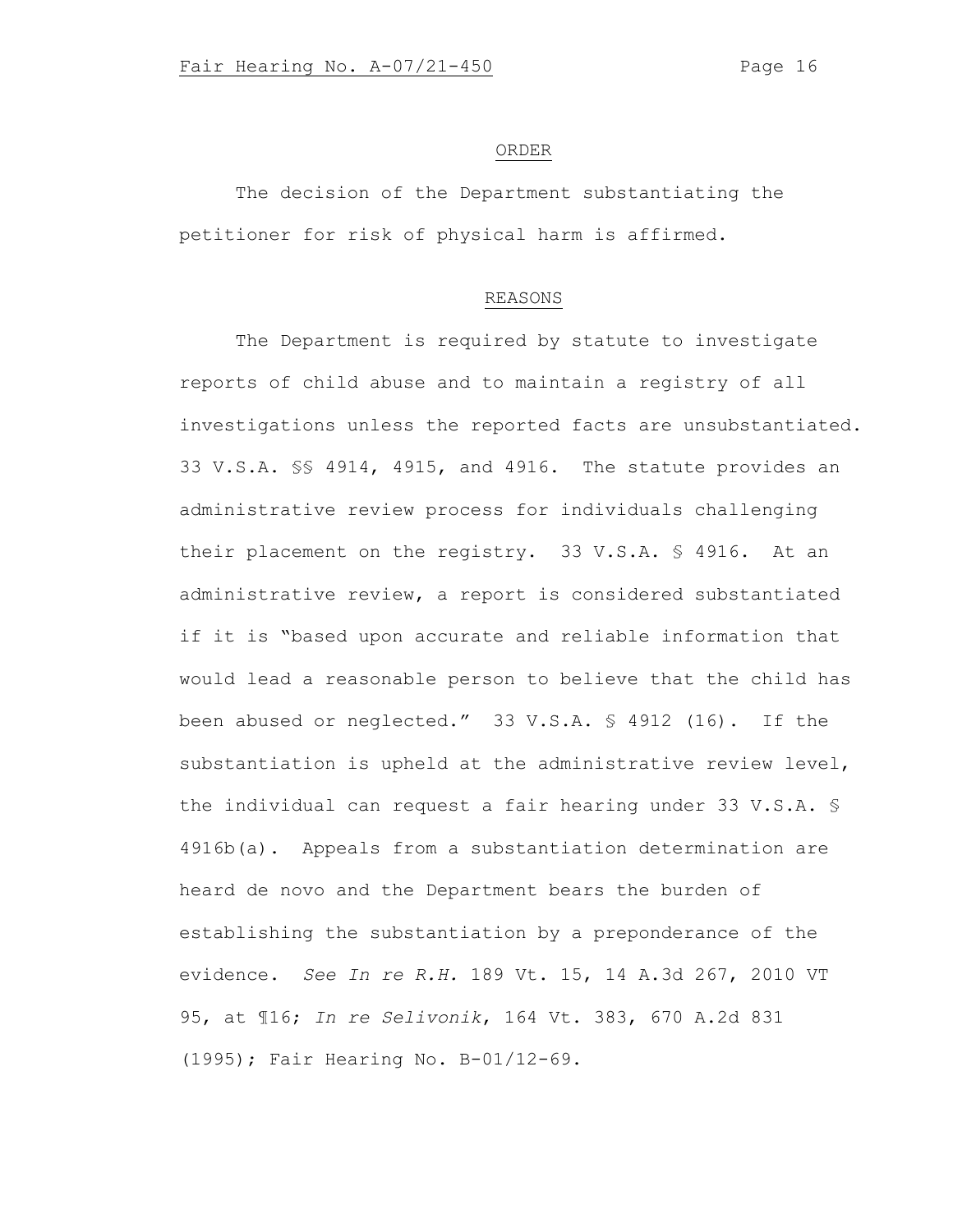Pertinent sections of Vermont's Child Protection Statute that defines mandated reports of child abuse and neglect are as follows:

(1) "Abused or neglected child" means a child whose physical health, psychological growth and development, or welfare is harmed or is at substantial risk of harm by the acts or omissions of his or her parent or other person responsible for the child's welfare. . . . . .

(6) "Harm" can occur by:

. . .

(14) "Risk of harm" means a significant danger that a child will suffer serious harm other than by accidental means, which harm would be likely to cause physical injury, neglect, emotional maltreatment or sexual abuse, including as a result of:

(A) a single egregious act that has caused the child to be at significant risk of serious physical injury;

. . .

(C) failing to provide supervision or care appropriate for the child's age or development and, as a result, the child is at significant risk of serious physical injury;

. . .

(17) "Serious physical injury" means, by other than accidental means:

(A) physical injury that creates any of the following:

(i) a substantial risk of death;

(ii) a substantial loss or impairment of the function of any bodily member or organ;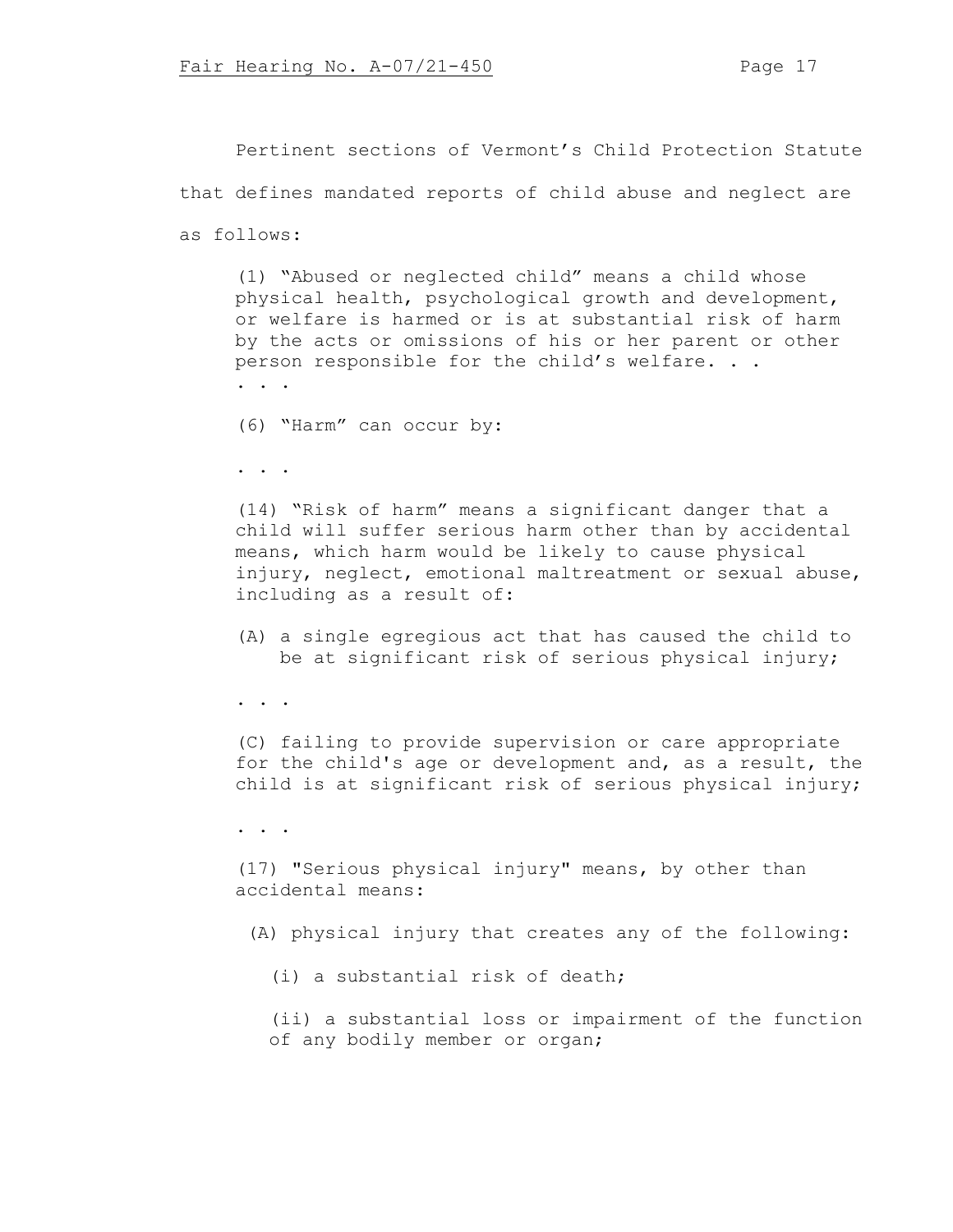(iii) a substantial impairment of health; or

(iv) substantial disfigurement . . .

33 V.S.A. § 4912.

Department policy also outlines what may constitute risk

of physical harm:

A significant danger that a child will suffer serious harm by other than by accidental means, which harm would be likely to cause physical injury. Risk of physical harm includes, **but is not limited to**:

• Engaged in a single, egregious act that has caused the child to be at significant risk of serious physical injury;

. . .

Failed to provide supervision or care appropriate for the child's age or development and, as a result, the child is at significant risk of serious physical injury...

DCF Family Services Policy 56 (emphasis in original).

The factual record establishes that petitioner was the child's primary caregiver and failed to provide "supervision or care appropriate for the child's age or development" such that the child was exposed to a significant risk of serious physical injury. In addition, the child's heightened needs, petitioner's heightened responsibilities of supervision, and the time of night and wintry conditions under which these events occurred make the risk of harm a "single egregious